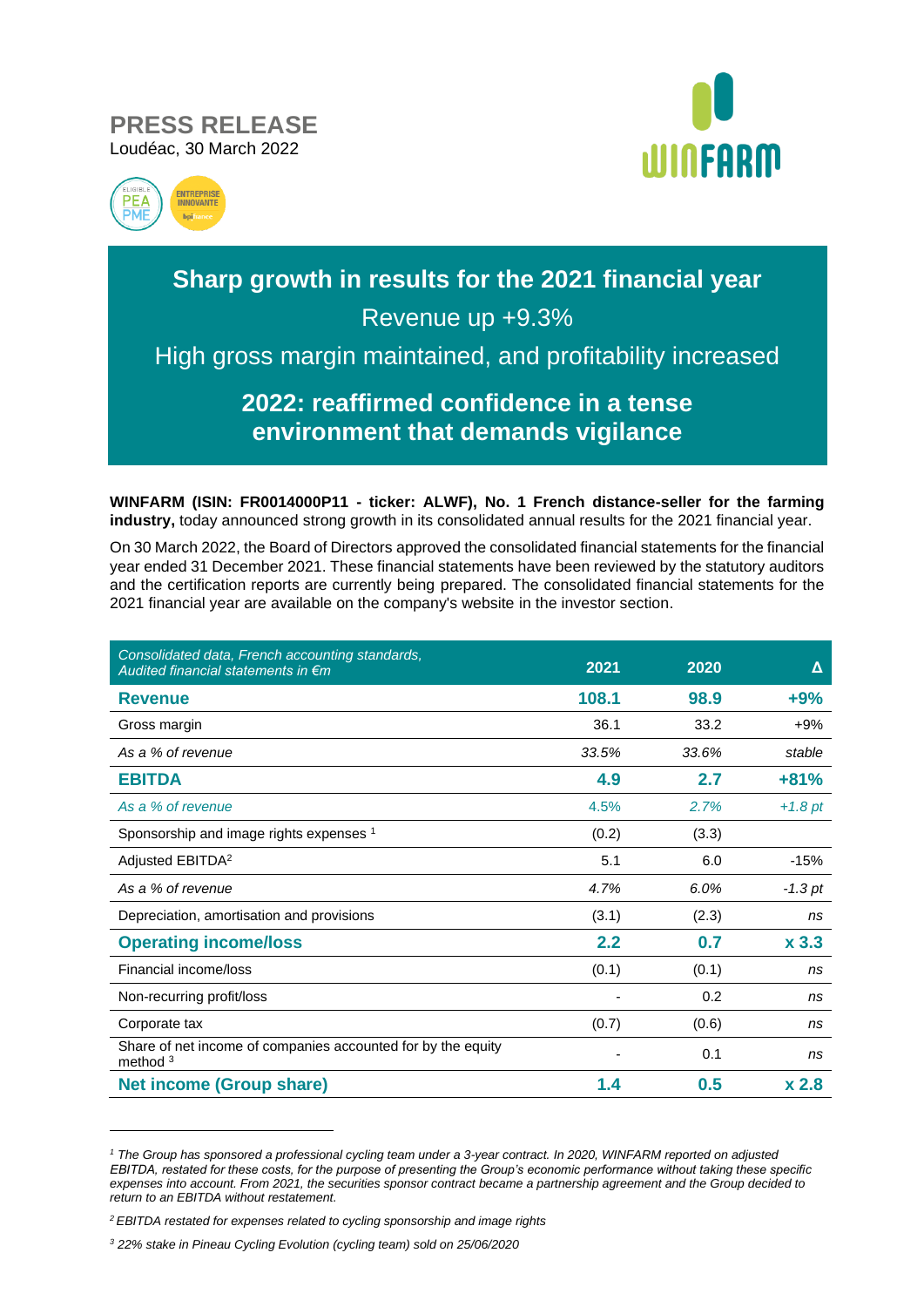

#### **CONSOLIDATED REVENUE GROWTH OF +9.3%**

In 2021, WINFARM recorded consolidated revenue of €108.1m, up +9.3% (+2.8% organic growth), integrating BTN de Haas, acquired in July 2021, for a contribution of €6.4m over the year.

**Agro-supply** (89% of annual revenue), under the Vital Concept brand, posted revenue of €96.7m, up 13% compared to 2020.

WINFARM continued to benefit in particular from the momentum of the horse and landscape diversification markets, whose sales showed high growth rates in 2021 of +28% and +54% respectively. These performances confirm the still very significant growth pool of these markets, which had already posted strong growth in previous years, +23% and +42% respectively in 2019, and +33% and +88% respectively in 2020.

**Agronutrition** (9% of annual revenue), under the Alphatech brand, posted revenue of €9.8m, having suffered from the economic downturn over the financial year, penalised in particular by the health environment with restrictive measures for trade outside France. As a reminder, Alphatech generates over 50% of its revenue abroad.

The launch of a new operational division at Alphatech in H1 2021 sparked fresh momentum that has already been illustrated by double-digit sales growth in the last two months of the year and which is expected to continue in the coming months.

#### **SUSTAINED INCREASE IN GROSS MARGIN AND PROFITABILITY**

The increase in activity resulted in a rise in gross margin of +9% to €36.1m. This accounted for 33.5% of 2021 revenue, compared with 33.6% in 2020. Against a backdrop of widespread inflation in commodity costs, this performance demonstrates the Group's ability to effectively pass on the purchase price increases recorded over the period.

Agro-supply EBITDA increased by +58% to €6.8 million, representing an EBITDA margin of €7.0% (+2 points), under the combined effect of the reduction in sponsorship and image rights expenses, the contribution of BTN de Haas, acquired in July 2021, in the amount of €702k, an increase in the average basket on the markets for diversification of the horse and landscape and control of employee numbers.

Agronutrition's EBITDA was resilient in a context of declining activity, coming out at €0.7m compared to €0.4m in 2020, for an EBITDA margin of 7.3% over the year.

Overall, consolidated EBITDA rose sharply by +81% to €4.9m, representing 4.5% of sales for 2021 versus 2.7% in 2020 (6.0% adjusted EBITDA margin in 2020, if we include sponsorship and image rights expenses for €3.3m in 2020, the contract for which ended at the end of 2020).

After taking into account depreciation, amortisation and provisions for €3.1m, operating income multiplied by 3 to reach to €2.2m, compared to €0.7m in 2020.

Incorporating financial income of €0.1m and the tax expense of €0.7m, net income Group share is multiplied by 2.8 to reach €1.4m, compared to €0.5m in 2020.

#### **A STRENGTHENED FINANCIAL STRUCTURE**

As at 31 December 2021, the company posted equity of €22.7m for financial debt of €21.8m (including amounts due to credit institutions, financial liabilities on financial leases, current bank loans and contributions to current accounts), down €2.3m compared to 2020.

Cash stood at €12.2m, including the proceeds from the exercise of the overallotment option related to the fundraising carried out in December 2020 as part of the company's IPO.

#### **REAFFIRMED CONFIDENCE IN 2022 IN A TENSE ENVIRONMENT THAT DEMANDS VIGILANCE**

The beginning of 2022 has been characterised by a continued rise in the cost of commodities, encouraging WINFARM to be extremely vigilant. While WINFARM managed to pass on all purchase price increases in 2021 to its sales prices, a prolonged continuation of these increases in 2022 could temporarily penalise the Group's margins.